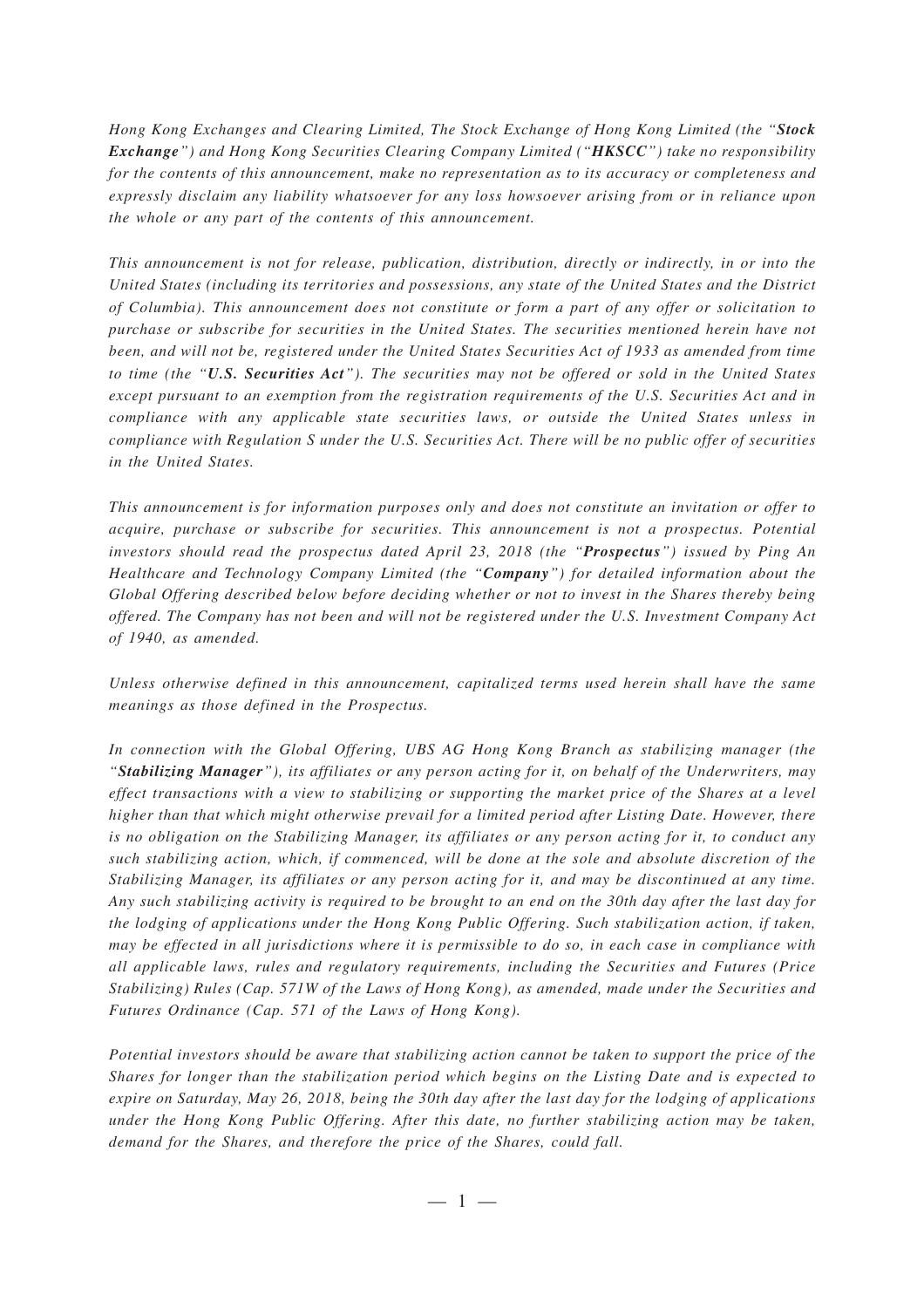# **PING AN HEALTHCARE AND TECHNOLOGY COMPANY LIMITED 平安健康醫療科技有限公司**

*(incorporated in the Cayman Islands with limited liability*)

## **GLOBAL OFFERING**

| Number of Offer Shares under the<br><b>Global Offering</b>                       |                | 160,094,200 Shares (subject to the<br><b>Over-allotment Option</b> )                                                                                                                                                                                                                                                                                                                                             |
|----------------------------------------------------------------------------------|----------------|------------------------------------------------------------------------------------------------------------------------------------------------------------------------------------------------------------------------------------------------------------------------------------------------------------------------------------------------------------------------------------------------------------------|
| <b>Number of Hong Kong Offer Shares</b>                                          |                | 10,406,200 Shares (subject to reallocation)                                                                                                                                                                                                                                                                                                                                                                      |
| <b>Number of International Offer Shares</b>                                      |                | 149,688,000 Shares (subject to reallocation and<br>the Over-allotment Option)                                                                                                                                                                                                                                                                                                                                    |
| <b>Maximum Offer Price</b><br>(subject to a Downward Offer Price)<br>Adjustment) | $\cdot$        | HK\$54.80 per Share plus brokerage of $1.0\%$ ,<br>SFC transaction levy of 0.0027% and the<br>Stock Exchange trading fee of 0.005%<br>(payable in full on application, subject to<br>refund)<br>(If the Offer Price is set at $10\%$ below the<br>bottom end of the indicative Offer Price after<br>making a Downward Offer Price Adjustment,<br>the Offer Price will be HK\$45.75 per Hong<br>Kong Offer Share) |
| <b>Nominal value</b>                                                             | $\ddot{\cdot}$ | <b>US\$0.000005</b> per Share                                                                                                                                                                                                                                                                                                                                                                                    |
| Stock code                                                                       |                | 1833                                                                                                                                                                                                                                                                                                                                                                                                             |

*Joint Sponsors, Joint Global Coordinators and Joint Bookrunners (in alphabetical order)*





*Joint Global Coordinators and Joint Bookrunners*



The Company has applied to the Listing Committee of the Stock Exchange for the grant of listing of, and permission to deal in, the Shares in issue and to be issued pursuant to the Global Offering (including any Shares which may be issued pursuant to the exercise of the Over-allotment Option). Dealings in the Shares on the Stock Exchange are expected to commence at 9:00 a.m. on Friday, May 4, 2018. In the event the Over-allotment Option is exercised, an announcement will be made by the Company which will be posted on the website of the Stock Exchange (**www.hkexnews.hk**) and on the website of the Company **(www.pahtg.com)**.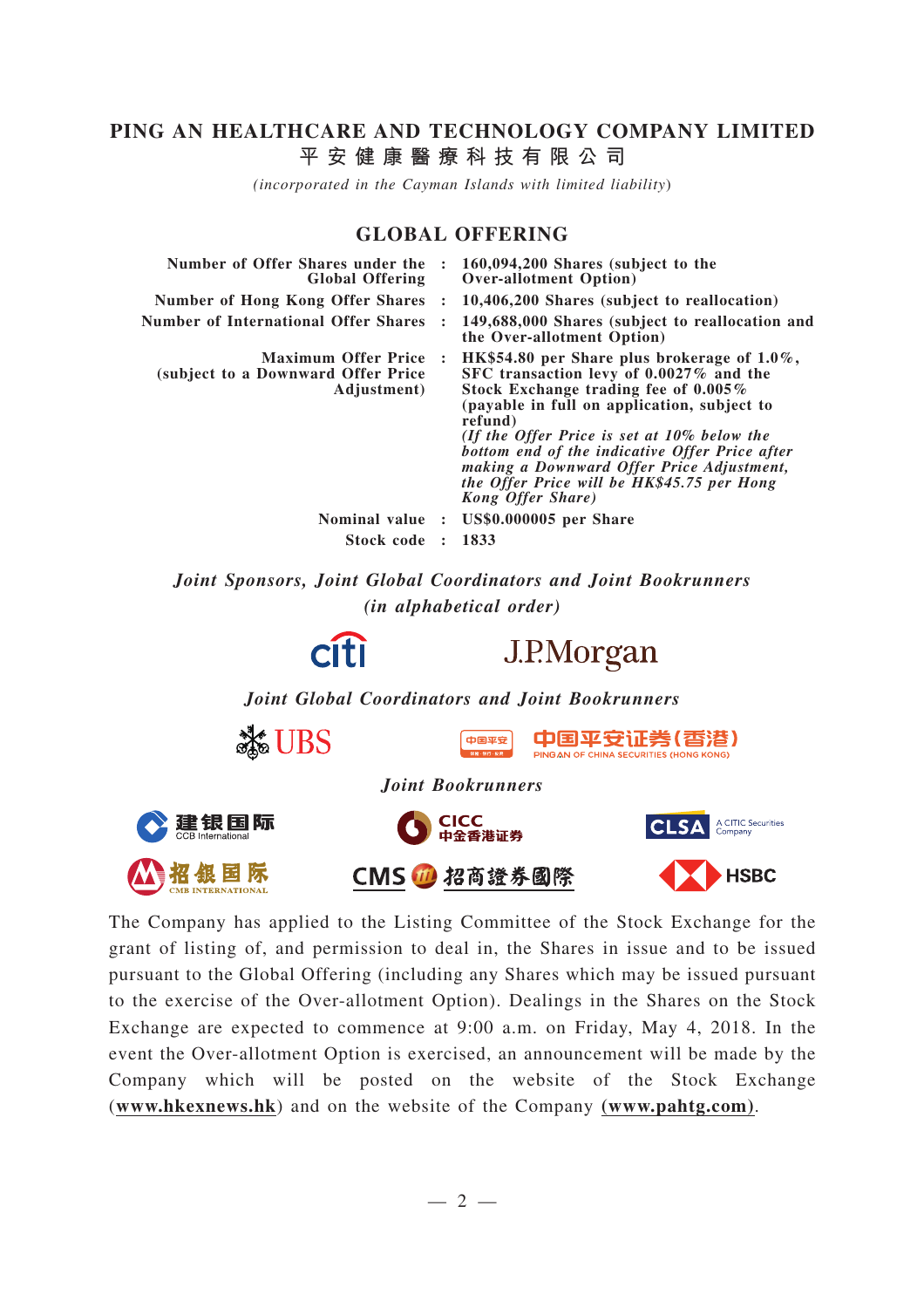The Global Offering comprises the Hong Kong Public Offering of initially 10,406,200 Shares (subject to reallocation) representing approximately 6.5% of the total number of Offer Shares initially available under the Global Offering, and the International Offering of initially 149,688,000 Shares (subject to reallocation and the Over-allotment Option) representing approximately 93.5% of the total number of Offer Shares initially available under the Global Offering. The allocation of the Offer Shares between the Hong Kong Public Offering and the International Offering will be subject to reallocation as described in the section headed "Structure of the Global Offering" in the Prospectus. In particular, the Joint Global Coordinators and the Joint Sponsors may, at their Sole discretion, reallocate Offer Shares from the International Offering to the Hong Kong Public Offering to satisfy valid applications under the Hong Kong Public Offering. In accordance with Guidance Letter HKEx-GL91-18 issued by the Stock Exchange, if such reallocation is done other than pursuant to Practice Note 18 of the Listing Rules, the maximum total number of Offer Shares that may be reallocated to the Hong Kong Public Offering following such reallocation shall be not more than double the initial allocation to the Hong Kong Public Offering (i.e. 20,812,400 Offer Shares).

Under the International Underwriting Agreement, the Company is expected to grant to the International Underwriters, exercisable by the Joint Global Coordinators (on behalf of the International Underwriters), the Over-allotment Option, exercisable within 30 days from the last day for lodging applications under the Hong Kong Public Offering (the last day for exercise of the Over-allotment Option being Saturday, May 26, 2018) to require the Company to issue up to 24,014,100 additional Offer Shares, representing approximately 15% of the Offer Shares initially available under the Global Offering, at the Offer Price, to cover over-allocations in the International Offering, if any.

Subject to the granting of the approval for listing of, and permission to deal in, the Shares on the Stock Exchange and compliance with the stock admission requirements of HKSCC, the Shares will be accepted as eligible securities by HKSCC for deposit, clearance and settlement in CCASS with effect from the date of commencement of dealings in the Shares on the Stock Exchange or such other date as may be determined by HKSCC. Settlement of transactions between participants of the Stock Exchange is required to take place in CCASS on the second business day after any trading day. All activities under CCASS are subject to the General Rules of CCASS and CCASS Operational Procedures in effect from time to time. All necessary arrangements have been made to enable the Shares to be admitted into CCASS.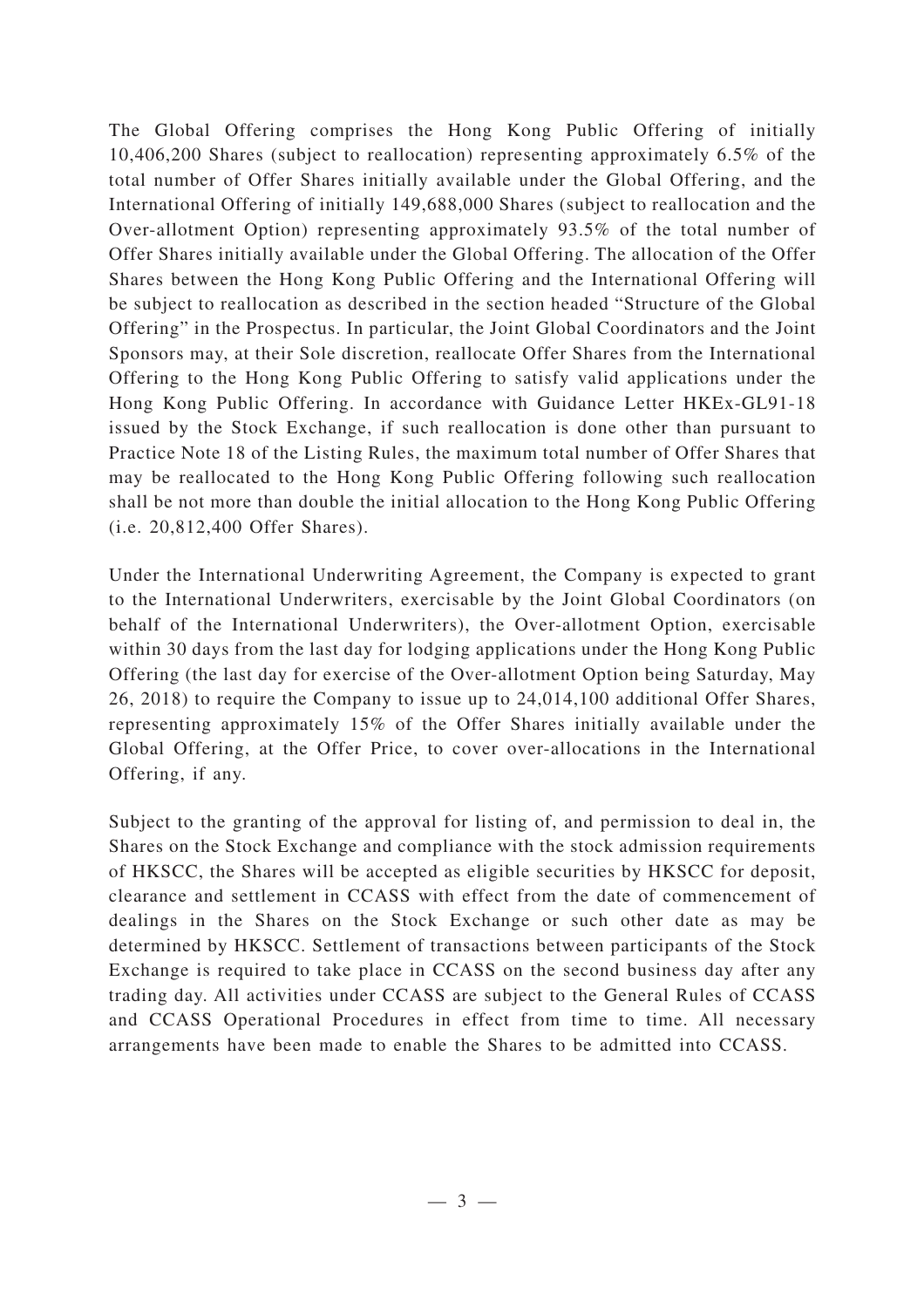The Offer Price will not be more than HK\$54.80 per Offer Share and is currently expected to be not less than HK\$50.80 per Offer Share, unless otherwise announced as further explained in the section headed "Structure of the Global Offering" in the Prospectus (subject to a reduction of up to 10% below the bottom end of the indicative Offer Price range) through making a Downward Offer Price Adjustment as set out in the Prospectus. If the Offer Price is set after making a 10% Downward Offer Price Adjustment, the Offer Price will be HK\$45.75 per Offer Share. Applicants for the Hong Kong Offer Shares are required to pay, on application, the maximum Offer Price of HK\$54.80 per Offer Share together with brokerage fee of 1%, SFC transaction levy of 0.0027% and Stock Exchange trading fee of 0.005%, subject to refund if the Offer Price as finally determined is less than HK\$54.80 per Offer Share.

If the Company decides to reduce the Offer Price by making a Downward Offer Price Adjustment (a reduction of up to 10% below HK\$50.80, the Company will separately announce the final Offer Price no later than Thursday, May 3, 2018 on the website of the Stock Exchange at www.hkexnews.hk and the Company's website at www.pahtg.com.

## **Applications for the Hong Kong Offer Shares will only be considered on the basis of the terms and conditions set out in the Prospectus, the relevant Application Forms and the designated website (www.eipo.com.hk) for White Form eIPO.**

Applicants who wish to be issued the Hong Kong Offer Shares in their own names should either (i) complete and sign the **WHITE** Application Form; or (ii) submit applications online through the designated website of the **White Form eIPO** Service Provider at **www.eipo.com.hk** under the **White Form eIPO** service. Applicants who wish to have the Hong Kong Offer Shares issued in the name of HKSCC Nominees and deposited directly into CCASS for credit to their CCASS Investor Participant stock accounts or the stock accounts of their designated CCASS Participants should either (i) complete and sign the **YELLOW** Application Form; or (ii) give **electronic application instructions** to HKSCC via CCASS.

Copies of the Prospectus, together with the **WHITE** Application Forms, may be obtained during normal business hours from 9:00 a.m. on Monday, April 23, 2018 till 12:00 noon on Thursday, April 26, 2018 (or such later date as may apply as described in the section headed "How to Apply for Hong Kong Offer Shares — 10. Effect of Bad Weather on the Opening the Application Lists" in the Prospectus) from the addresses of the following Hong Kong Underwriters:

### **CCB International Capital Limited**

12/F CCB Tower Connaught Road Central Central Hong Kong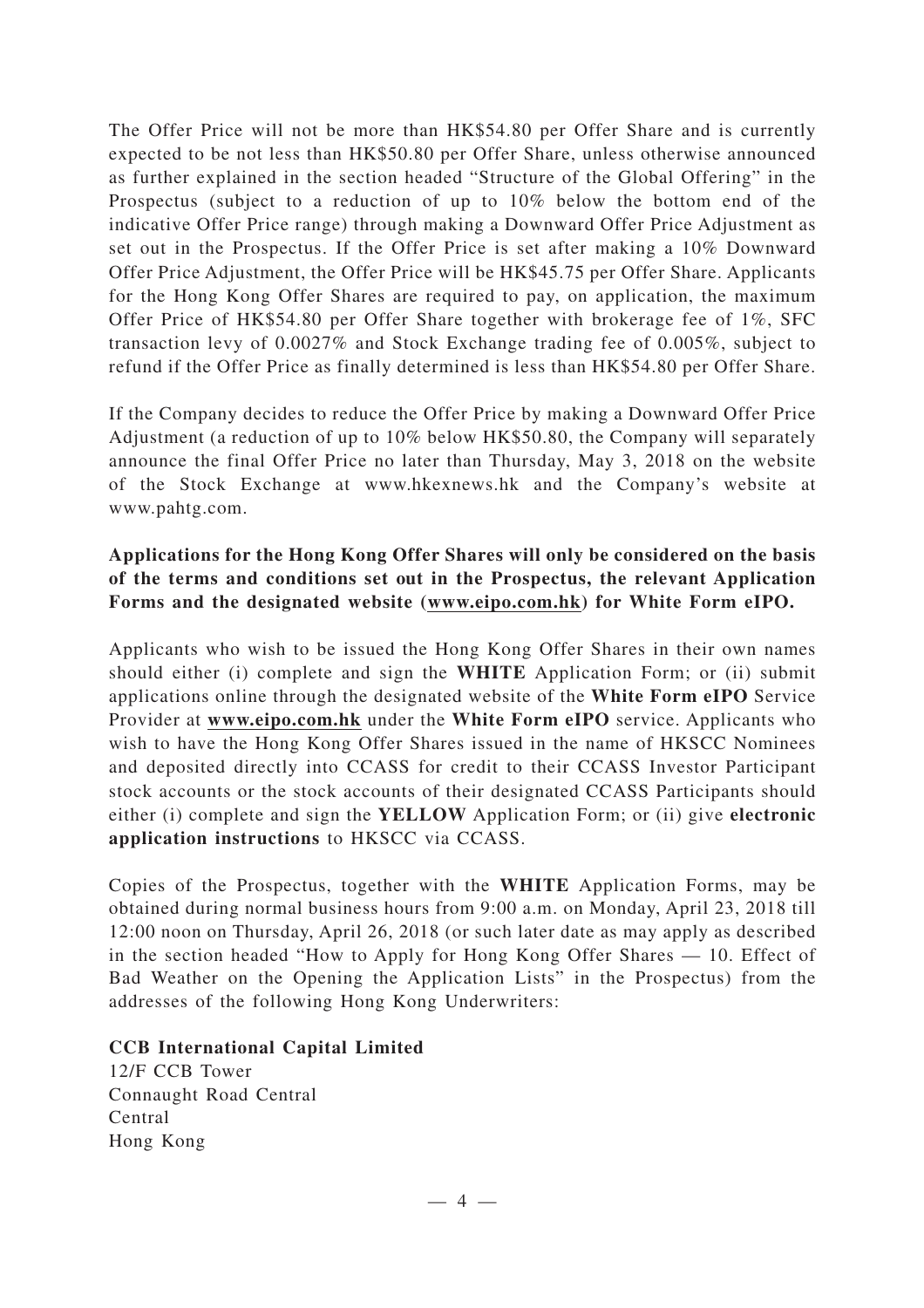### **China International Capital Corporation Hong Kong Securities Limited**

29/F One International Finance Centre 1 Harbour View Street Central Hong Kong

## **China Merchants Securities (HK) Co., Limited**

48/F One Exchange Square Central Hong Kong

# **CLSA Limited**

18/F One Pacific Place 88 Queensway Hong Kong

### **CMB International Capital Limited**

45/F, Champion Tower 3 Garden Road Central, Hong Kong

### **The Hongkong and Shanghai Banking Corporation Limited**

Level 10 HSBC Main Building 1 Queen's Road Central Hong Kong

### **J.P. Morgan Securities (Asia Pacific) Limited**

6, 7, 23-29/F Chater House 8 Connaught Road Central Hong Kong

### **Ping An of China Securities (Hong Kong) Company Limited**

Units 3601, 07 & 11-13, 36/F The Center 99 Queen's Road Central Hong Kong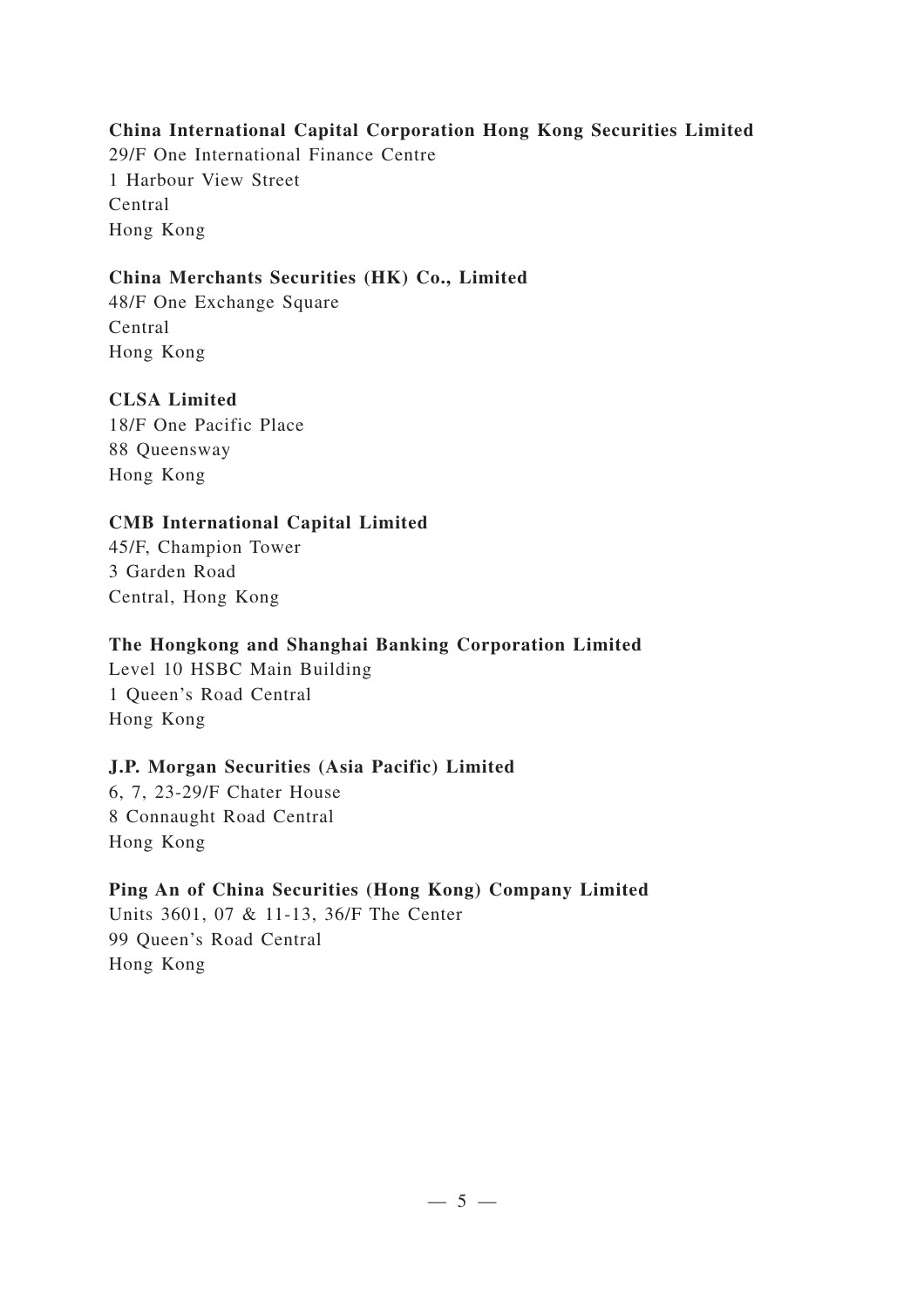#### **UBS AG Hong Kong Branch**

52/F, Two International Finance Centre 8 Finance Street Central Hong Kong

or any of the designated branches of the following receiving bank:

# (a) **Bank of China (Hong Kong) Limited**

|                         | <b>Branch Name</b>                               | <b>Address</b>                                                                       |
|-------------------------|--------------------------------------------------|--------------------------------------------------------------------------------------|
| <b>Hong Kong Island</b> | Bank of China Tower<br><b>Branch</b>             | 3/F, 1 Garden Road                                                                   |
|                         | King's Road Branch                               | 131-133 King's Road, North<br>Point                                                  |
|                         | Causeway Bay Branch                              | 505 Hennessy Road,<br>Causeway Bay, Hong Kong                                        |
| Kowloon                 | Wong Tai Sin Branch                              | Shop G13, Wong Tai Sin<br>Plaza, Wong Tai Sin                                        |
|                         | Telford Plaza Branch                             | Shop Unit, P2-P7, Telford<br>Plaza, No.33 Wai Yip<br>Street, Kowloon Bay,<br>Kowloon |
| <b>New Territories</b>  | Tai Po Plaza Branch                              | Unit 4, Level 1 Tai Po<br>Plaza, 1 On Tai Road, Tai<br>Po                            |
|                         | Metro City Branch                                | Shop 209, Level 2, Metro<br>City Phase 1, Tseung Kwan<br>$\Omega$                    |
|                         | Sheung Shui Branch<br>Securities Services Centre | 136 San Fung Avenue,<br>Sheung Shui                                                  |

## (b) **The Hongkong and Shanghai Banking Corporation Limited**

| <b>Hong Kong Island</b> | <b>Branch Name</b><br>Hong Kong Office  | <b>Address</b><br>Level 3, 1 Queen's Road<br>Central         |
|-------------------------|-----------------------------------------|--------------------------------------------------------------|
|                         | Des Voeux Road Central<br><b>Branch</b> | China Insurance Group<br>Bldg, 141 Des Voeux Road<br>Central |
|                         | Aberdeen Centre Branch                  | Shop 2, G/F, Site I,<br>Aberdeen Centre, Aberdeen            |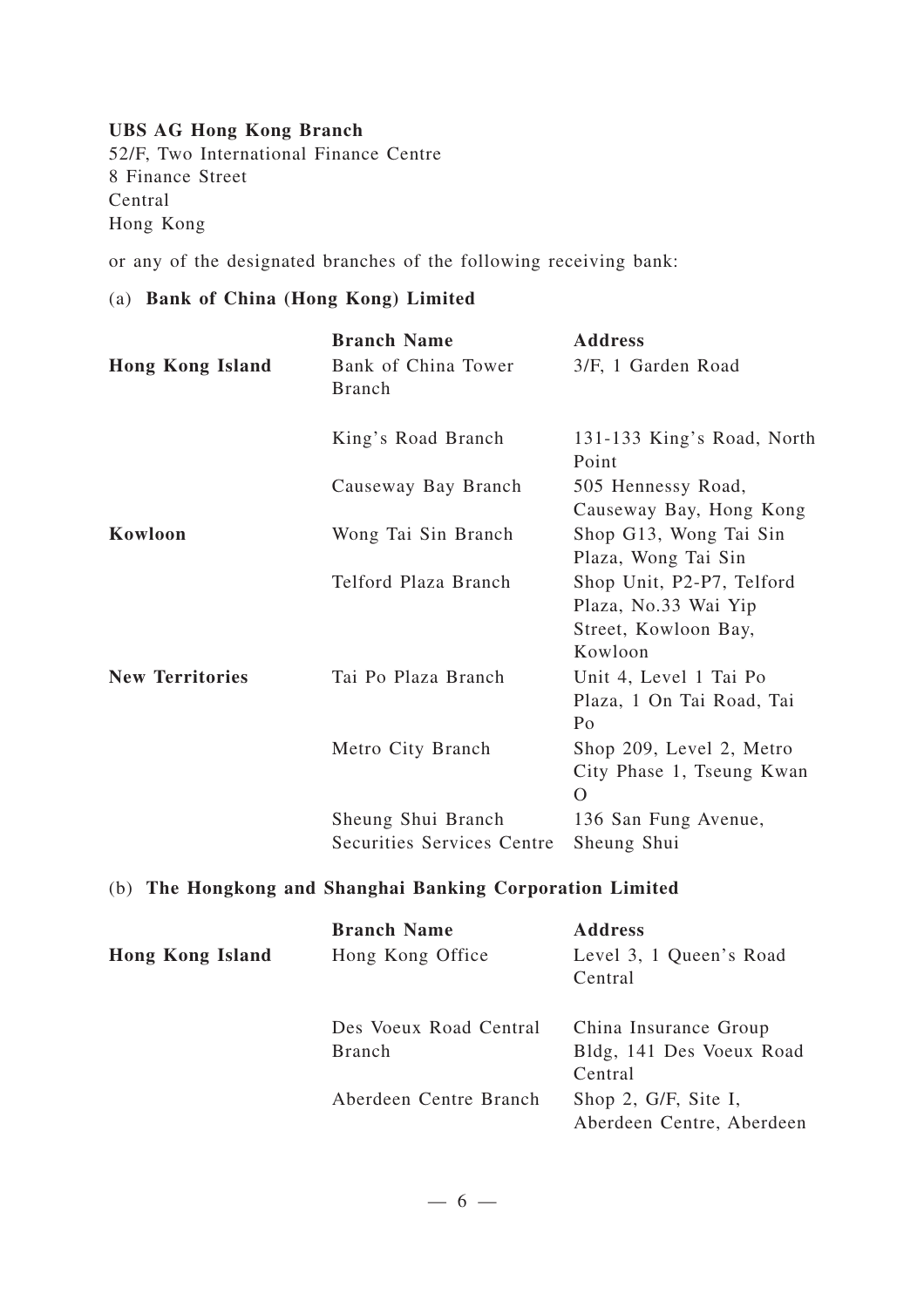|                        | <b>Branch Name</b>  | <b>Address</b>            |
|------------------------|---------------------|---------------------------|
| Kowloon                | Mong Kok Branch     | Basement & U/G, $673$     |
|                        |                     | Nathan Road, Mong Kok     |
|                        | Hung Hom Branch     | G/F, Hung Hom             |
|                        |                     | Commercial Centre, 37-39  |
|                        |                     | Ma Tau Wai Road, Hung     |
|                        |                     | Hom                       |
| <b>New Territories</b> | Citywalk Branch     | Shops G21-22, Citywalk, 1 |
|                        |                     | Yeung Uk Road, Tsuen Wan  |
|                        | Tuen Mun Town Plaza | Shop 1, UG/F, Shopping    |
|                        | <b>Branch</b>       | Arcade Phase II, Tuen Mun |
|                        |                     | Town Plaza, Tuen Mun      |

Copies of the Prospectus, together with the **YELLOW** Application Forms, may be obtained during normal business hours from 9:00 a.m. on Monday, April 23, 2018 till 12:00 noon on Thursday, April 26, 2018 from the Depository Counter of HKSCC at 1/F, One & Two Exchange Square, 8 Connaught Place, Central, Hong Kong or your stockbroker, who may have **YELLOW** Application Forms and the Prospectus available.

The **WHITE** or **YELLOW** Application Form completed in accordance with the instructions printed thereon, together with a cheque or banker 's cashier order payable to "**BANK OF CHINA (HONG KONG) NOMINEES LIMITED - PING AN HEALTHCARE AND TECHNOLOGY PUBLIC OFFER**" attached should be deposited in the special collection boxes provided at any of the designated branches of the receiving bank referred to above on such dates and during such time as specified in the Application Forms.

Your **WHITE** or **YELLOW** Application Forms can be lodged at the following times on the following dates:

> **Monday, April 23, 2018 — 9:00 a.m. to 4:30 p.m. Tuesday, April 24, 2018 — 9:00 a.m. to 4:30 p.m. Wednesday, April 25, 2018 — 9:00 a.m. to 4:30 p.m. Thursday, April 26, 2018 — 9:00 a.m. to 12:00 noon**

Applicants may apply online through the **White Form eIPO** by submitting an application through the designated website at **www.eipo.com.hk** (24 hours daily, except on the last day for applications) from 9:00 a.m. on Monday, April 23, 2018 till 11:30 a.m. on Thursday, April 26, 2018 and the latest time for completing full payment of application monies in respect of such applications will be 12:00 noon on Thursday, April 26, 2018 or such later date as described in the section headed "How to Apply for Hong Kong Offer Shares — 10. Effect of Bad Weather on the Opening of the Application Lists" in the Prospectus.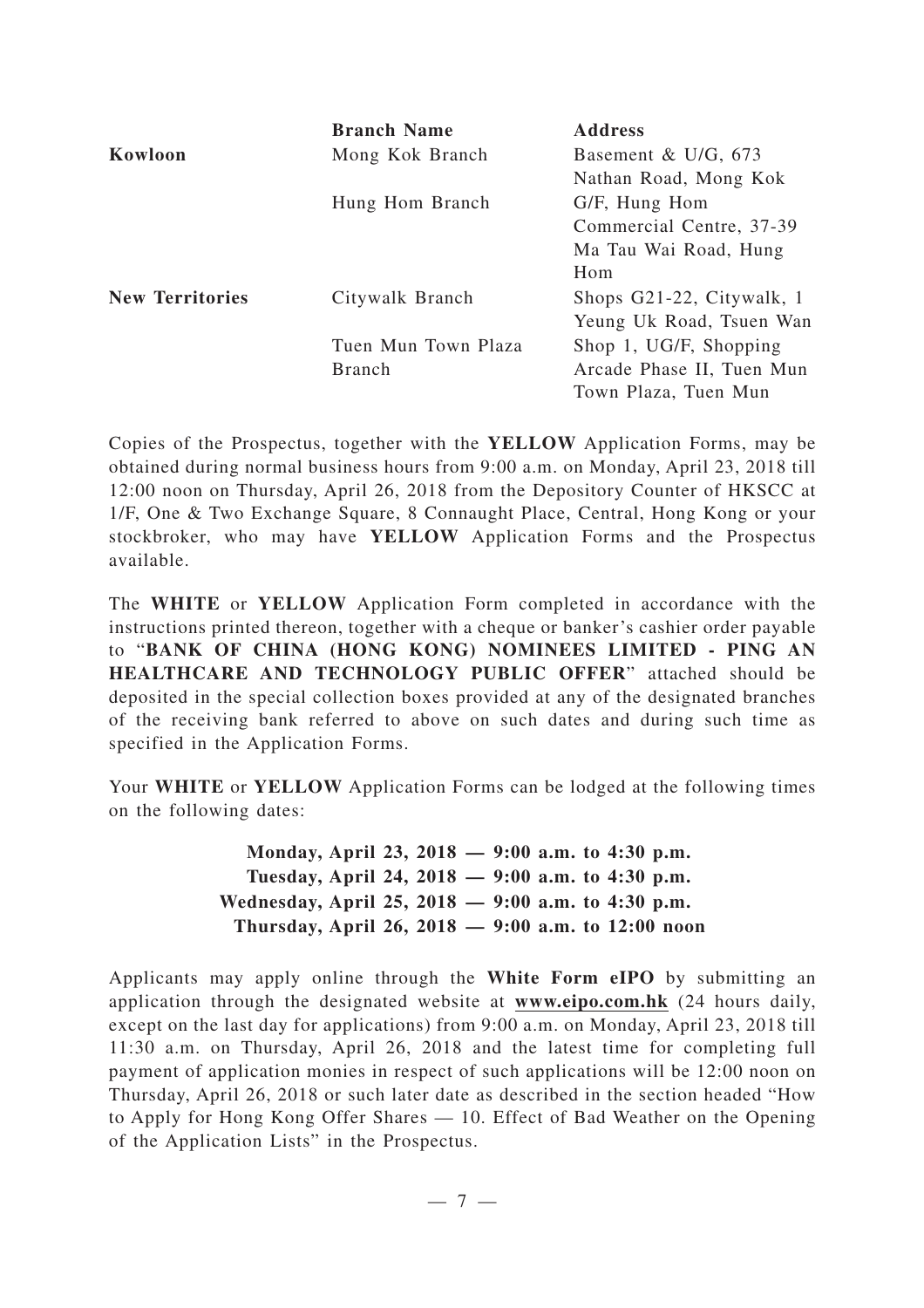CCASS Clearing/Custodian Participants can input **electronic application instructions** at the following times on the following dates:

> **Monday, April 23, 2018 — 9:00 a.m. to 8:30 p.m.(1) Tuesday, April 24, 2018 — 8:00 a.m. to 8:30 p.m.(1) Wednesday, April 25, 2018 — 8:00 a.m. to 8:30 p.m.(1) Thursday, April 26, 2018 — 8:00 a.m.(1) to 12:00 noon**

*Note:*

(1) These times are subject to change as HKSCC may determine from time to time with prior notification to CCASS Clearing/ Custodian Participants.

CCASS Investor Participants can input **electronic application instructions** from 9:00 a.m. on Monday, April 23, 2018 until 12:00 noon on Thursday, April 26, 2018 (24 hours daily, except on the last day for applications).

The latest time for inputting your **electronic application instructions** will be 12:00 noon on Thursday, April 26, 2018 or such later time as described in the section headed "How to Apply for Hong Kong Offer Shares — 10. Effect of Bad Weather on the Opening of the Application Lists" in the Prospectus.

The application for the Hong Kong Offer Shares will commence on Monday, April 23, 2018 through Thursday, April 26, 2018. The application monies (including the brokerage fees, SFC transaction levy and Stock Exchange trading fee) will be held by the receiving bank and on behalf of the Company after the closing of the application lists and the refund monies, if any, will be returned to the applicants without interest on or before Thursday, May 3, 2018. Investors should be aware that the dealings in the Shares on the Stock Exchange are expected to commence on Friday, May 4, 2018.

Please refer to the sections headed "Structure of the Global Offering" and "How to Apply for Hong Kong Offer Shares" of the Prospectus for details of the conditions and procedures of the Hong Kong Public Offering.

Irrespective of whether a Downward Offer Price Adjustment is made, the Company expects to announce the final Offer Price, the level of indications of interest in the International Offering, the level of applications in the Hong Kong Public Offering and the basis of allocation of the Hong Kong Offer Shares on Thursday, May 3, 2018 in South China Morning Post (in English) and Hong Kong Economic Times (in Chinese) and on the Company's website at **www.pahtg.com** and the website of the Stock Exchange at **www.hkexnews.hk**.